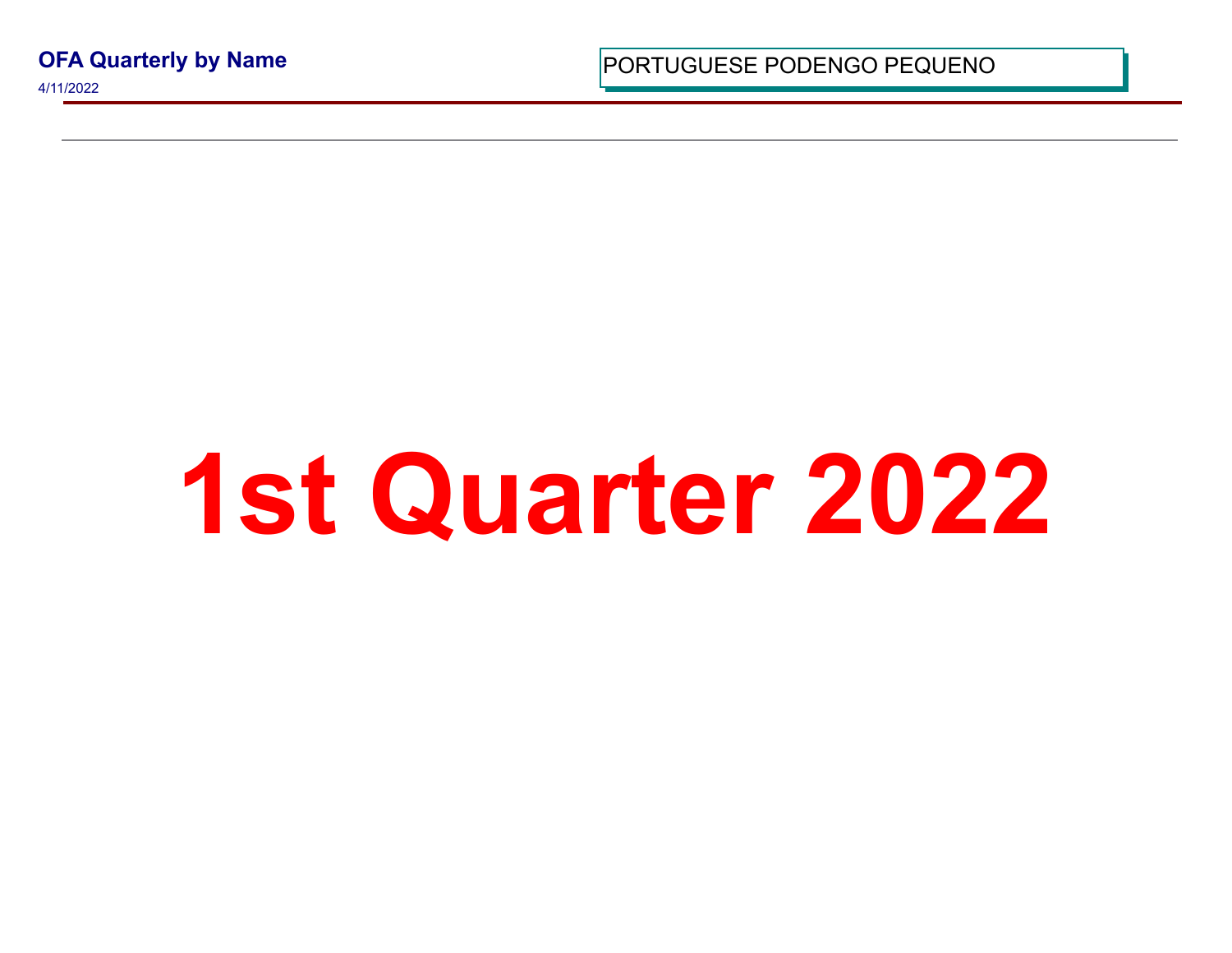4/11/2022

|                   | <b>HIPS</b>                            |                    | First gtr 2022      |            |     |             |  |
|-------------------|----------------------------------------|--------------------|---------------------|------------|-----|-------------|--|
| <b>OFA ID</b>     | <b>Name</b>                            | <b>Application</b> | <b>Registration</b> | <b>Sex</b> | Age |             |  |
| PPD-195G24F-C-VPI | A-LINE'S SIRENS CALL TO PORT           | 2303461            | HP63022904          | F          | 24  | CHIC 166284 |  |
| PPD-198E27F-P-VPI | AVERSON ANNEVAN AHEAD OF TIME          | 2333759            | HP59016103          | F          | 27  | CHIC 168097 |  |
| PPD-200G27F-P-VPI | AVERSON RISE N SHINE                   | 2169194            | HP58831502          | F          | 27  | CHIC 167675 |  |
| PPD-199G29M-P-VPI | PALDACHS CRIMSON AND CLOVER W @ GRINER | 2278008            | HP58582501          | M          | 29  | CHIC 167369 |  |
| PPD-196F36M-C-VPI | QUADRO DO VALE NEGRO AT STAR MOUNTAIN  | 2097881            | HP57550601          | M          | 36  |             |  |
| PPD-197G26F-C-PI  | <b>STAR MOUNTAIN GRETA</b>             | 2284212            | HP59158004          | F          | 26  |             |  |
| PPD-194G24M-P-VPI | STARMOUNTAIN ESCAPE FROM ALCATRAZ      | 2320036            | HP61242503          | M          | 24  |             |  |
| PPD-193E24F-P-VPI | STARMOUNTAIN JAILHOUSE ROCK            | 2320025            | HP61242504          | F          | 24  |             |  |
|                   | <b>ELBOW</b>                           |                    | First qtr 2022      |            |     |             |  |
| <b>OFA ID</b>     | <b>Name</b>                            | <b>Application</b> | <b>Registration</b> | <b>Sex</b> | Age |             |  |
| PPD-EL40F26-C-PI  | <b>STAR MOUNTAIN GRETA</b>             | 2284212            | HP59158004          | F          | 26  |             |  |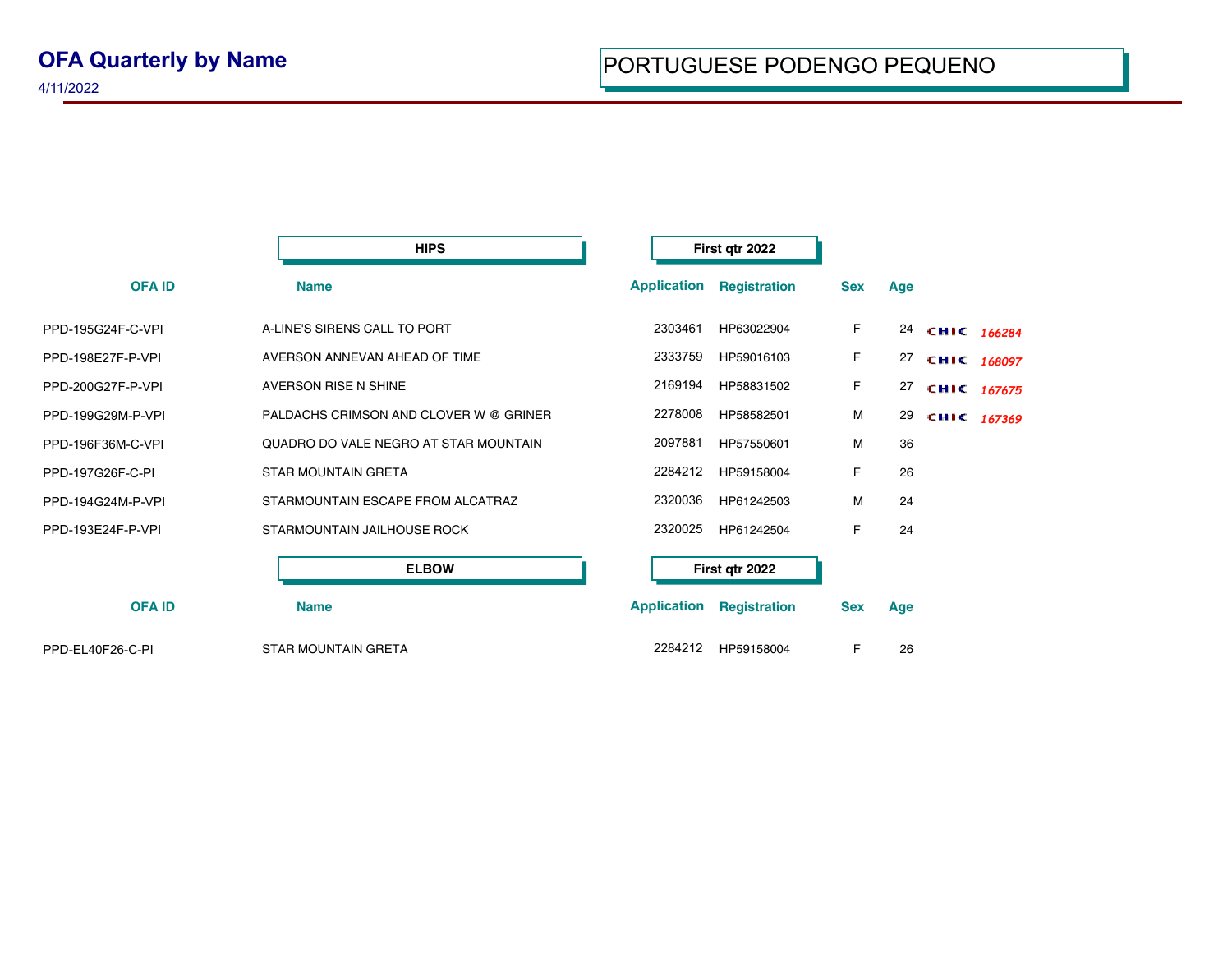|                     | <b>PATELLA</b>                        | First qtr 2022     |                     |            |     |             |  |
|---------------------|---------------------------------------|--------------------|---------------------|------------|-----|-------------|--|
| <b>OFA ID</b>       | <b>Name</b>                           | <b>Application</b> | <b>Registration</b> | <b>Sex</b> | Age |             |  |
| PPD-PA185/24F/P-VPI | A-LINE'S SIRENS CALL TO PORT          | 2303461            | HP63022904          | F.         | 24  | CHIC 166284 |  |
| PPD-PA186/24M/P-VPI | A-LINE'S STUCK IN A FOG BANK          | 2321816            | HP63022903          | M          | 24  |             |  |
| PPD-PA190/27F/P-VPI | AVERSON ANNEVAN AHEAD OF TIME         | 2333759            | HP59016103          | F.         | 27  | CHIC 168097 |  |
| PPD-PA187/13M/P-VPI | AVERSON-ANNEVAN JUST LET ME TAGALONG  | 2301806            | HP62079502          | M          | 13  |             |  |
| PPD-PA184/36M/P-VPI | QUADRO DO VALE NEGRO AT STAR MOUNTAIN | 2097881            | HP57550601          | м          | 36  |             |  |
| PPD-PA188/23M/P-VPI | SANTANA OPEN ROAD                     | 2320582            | HP59428702          | М          | 23  |             |  |
| PPD-PA189/33F/P-VPI | STAR MOUNTAIN EYE SCREAM YOU SCREAM   | 2297504            | HP57588904          | F.         | 33  | CHIC 166785 |  |
|                     | <b>THYROID</b>                        |                    | First qtr 2022      |            |     |             |  |
| <b>OFAID</b>        | <b>Name</b>                           | <b>Application</b> | <b>Registration</b> | <b>Sex</b> | Age |             |  |
| PPD-TH14/33F-VPI    | STAR MOUNTAIN EYE SCREAM YOU SCREAM   | 2297504            | HP57588904          | F.         | 33  | CHIC 166785 |  |
|                     | <b>BASIC CARDIAC</b>                  |                    | First qtr 2022      |            |     |             |  |
| <b>OFA ID</b>       | <b>Name</b>                           | <b>Application</b> | <b>Registration</b> | <b>Sex</b> | Age |             |  |
| PPD-BCA1/33F/P-VPI  | STAR MOUNTAIN EYE SCREAM YOU SCREAM   | 2297504            | HP57588904          | F          | 33  | CHIC 166785 |  |